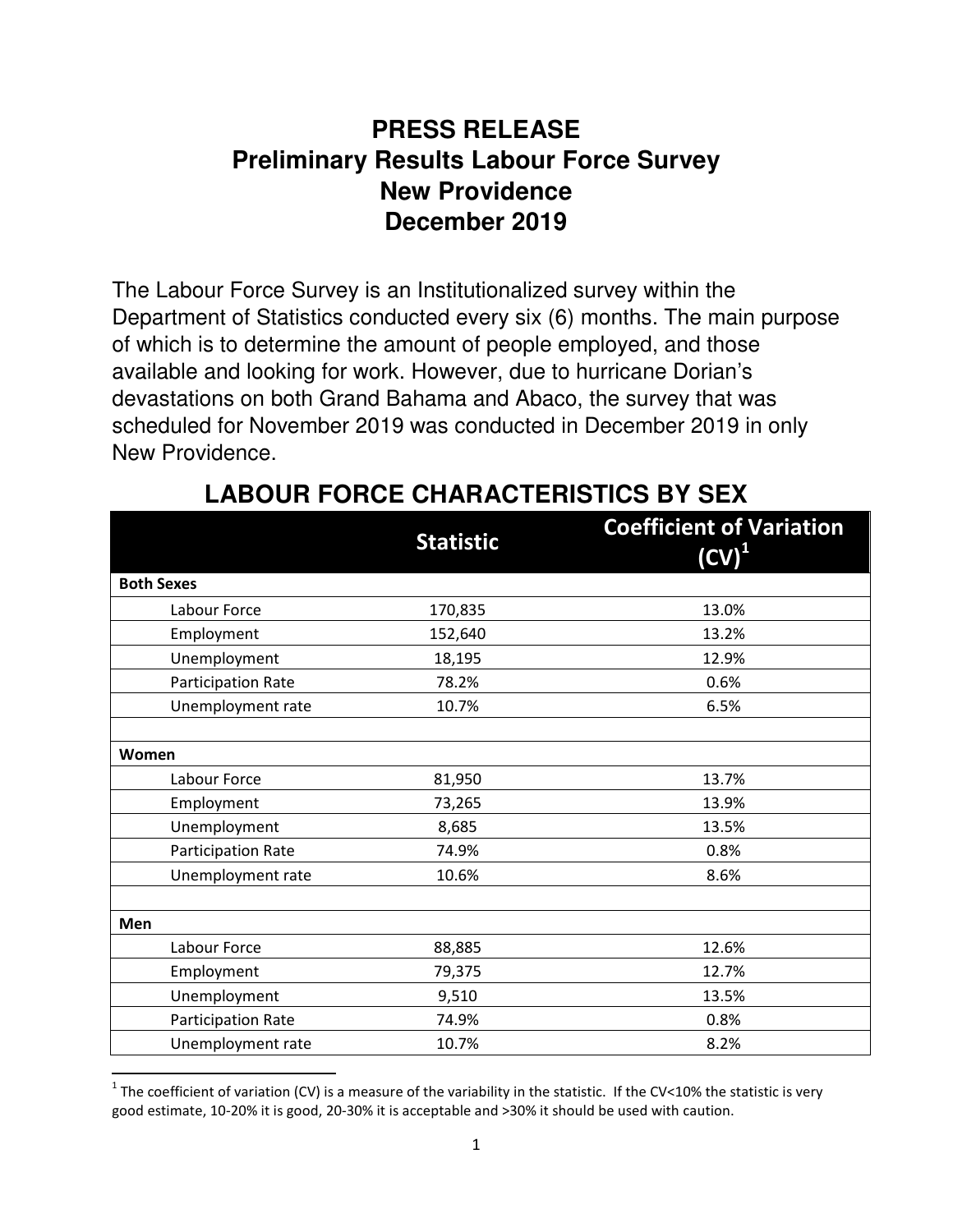Employment in New Providence rose by 3,340 in December 2019 when compared to May 2019 and reached about 152,640 persons. Meanwhile, the unemployment rate in New Providence increased to 10.7%, up from 9.4%% in May 2019.

The unemployed persons are those, who during the reference week, were without work, were available for work and were either on temporary layoff, had looked for work in the past four weeks or had a job to start within the next four weeks. In December 2019, there were 18,195 persons that were unemployed in the New Providence, 52% males and 48% females.

Employment gains were driven by public sector employees which increased by 5% to 31,785 persons when compared to May. Additionally, the number of self-employed persons increased from 20,160 to 21,215.

| <b>Employment Status</b>        | <b>Dec-19</b> | May-19 |
|---------------------------------|---------------|--------|
| Employees (Gov't or Gov't Corp) | 31,785        | 30,155 |
| Private Employees               | 99,050        | 98,485 |
| Self-Employed                   | 21,215        | 20,165 |

### **EMPLOYED PERSONS BY EMPLOYMENT STATUS**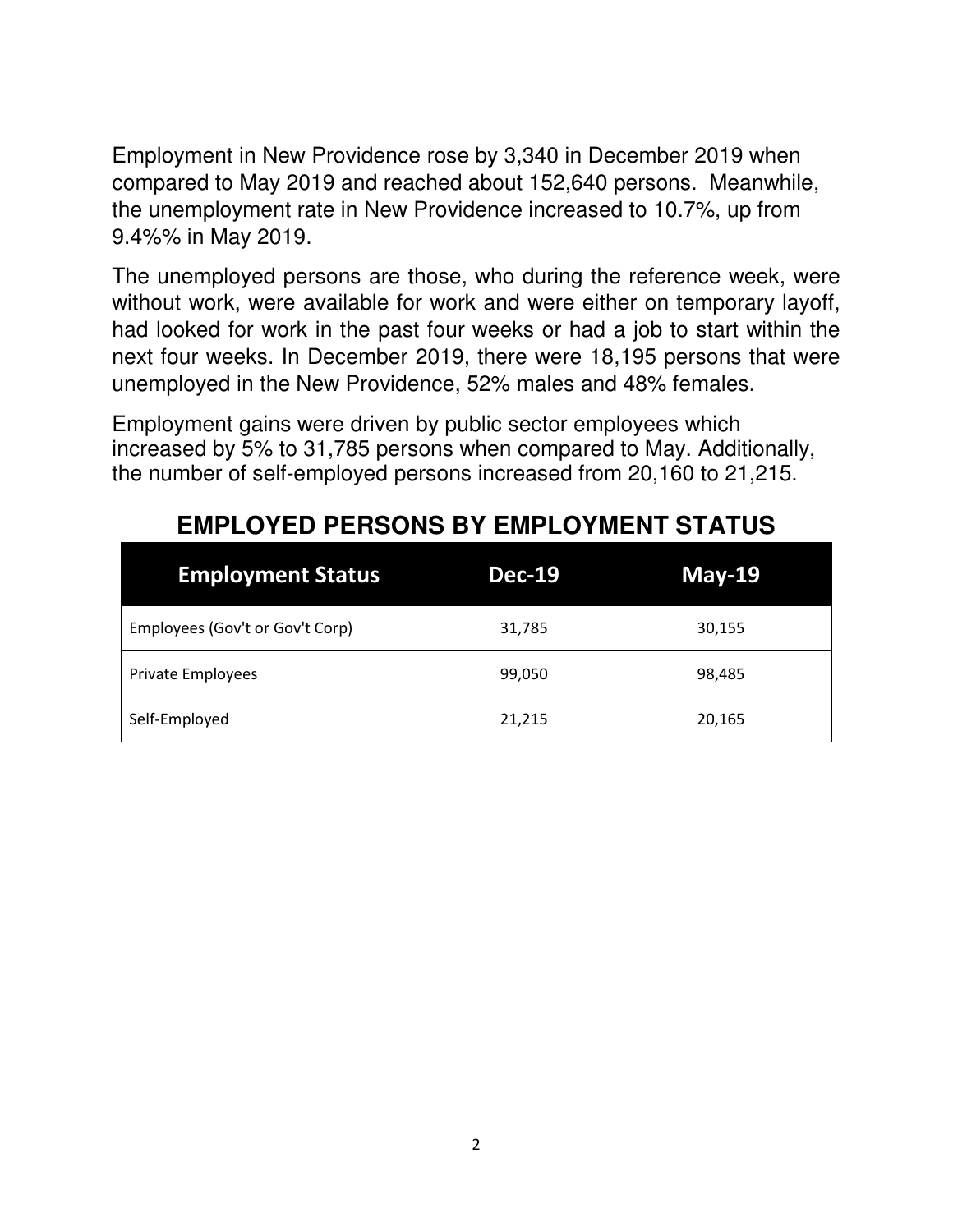# **EMPLOYED PERSONS BY INDUSTRIAL GROUP**

| <b>Industry</b>                                                       | <b>Dec-19</b> | $May-19$ |
|-----------------------------------------------------------------------|---------------|----------|
| Agriculture, Hunting, Forestry & Fishing                              | 800           | 750      |
| Mining, Quarrying, Electricity, Gas & Water                           | 1,890         | 1,750    |
| Manufacturing                                                         | 3,260         | 3,900    |
| Construction                                                          | 12,910        | 12,615   |
| Wholesale & Retail                                                    | 22,055        | 21,455   |
| <b>Hotels &amp; Restaurants</b>                                       | 30,080        | 31,230   |
| Transport, Storage & Communication                                    | 9,410         | 10,170   |
| Financing, Insurance, Real Estate & Other<br><b>Business Services</b> | 10,250        | 11,530   |
| Community, Social & Personal Services                                 | 59,495        | 54,550   |
| <b>Not Stated</b>                                                     | 2,490         | 1,350    |
| TOTAL                                                                 | 152,640       | 149,300  |

The "Community, Social and Personal Service" sector experienced the greatest increase since May 2019 (9%). This industry, which includes the civil service, police service and domestic service continued to be the country's largest employer in December 2019 and accounted for 39% of the workforce. The "Financing, Insurance, Real Estate & Other Business Services" sector experienced the greatest decline (11%).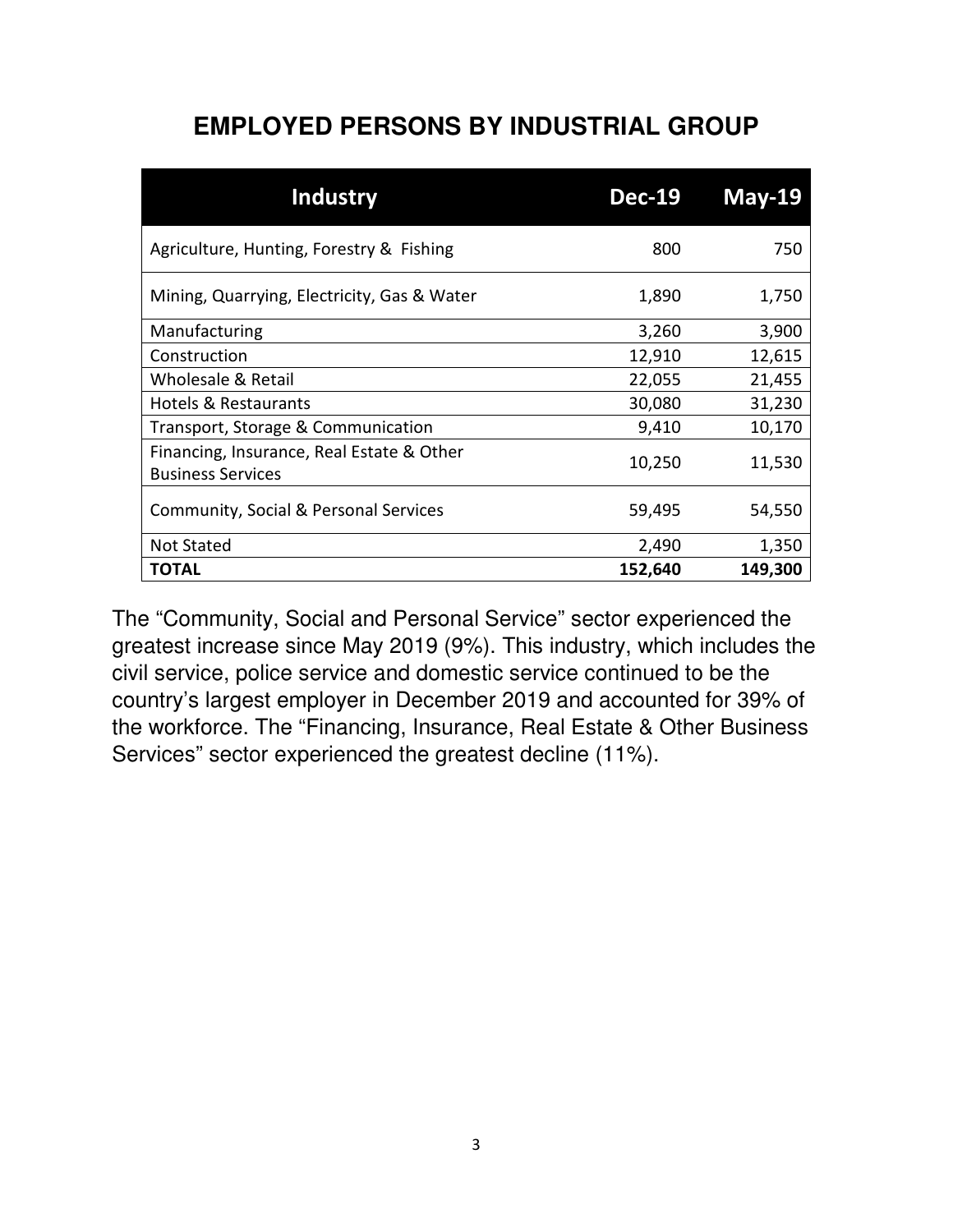# **DISCOURAGED WORKERS BY SEX**

|                                  | <b>Dec-19</b> | $May-19$ |
|----------------------------------|---------------|----------|
| <b>Total Discouraged Persons</b> | 1,285         | 1,195    |
| Women                            | 470           | 410      |
| Men                              | 815           | 785      |

In the six months from May 2019, the number of discouraged workers in the New Providence increased by 8%. Discouraged workers, according to the standard definition of the International Labour Organization (ILO), "are persons without work and available for work, yet were not actively seeking work because they are not hopeful about their prospects of finding work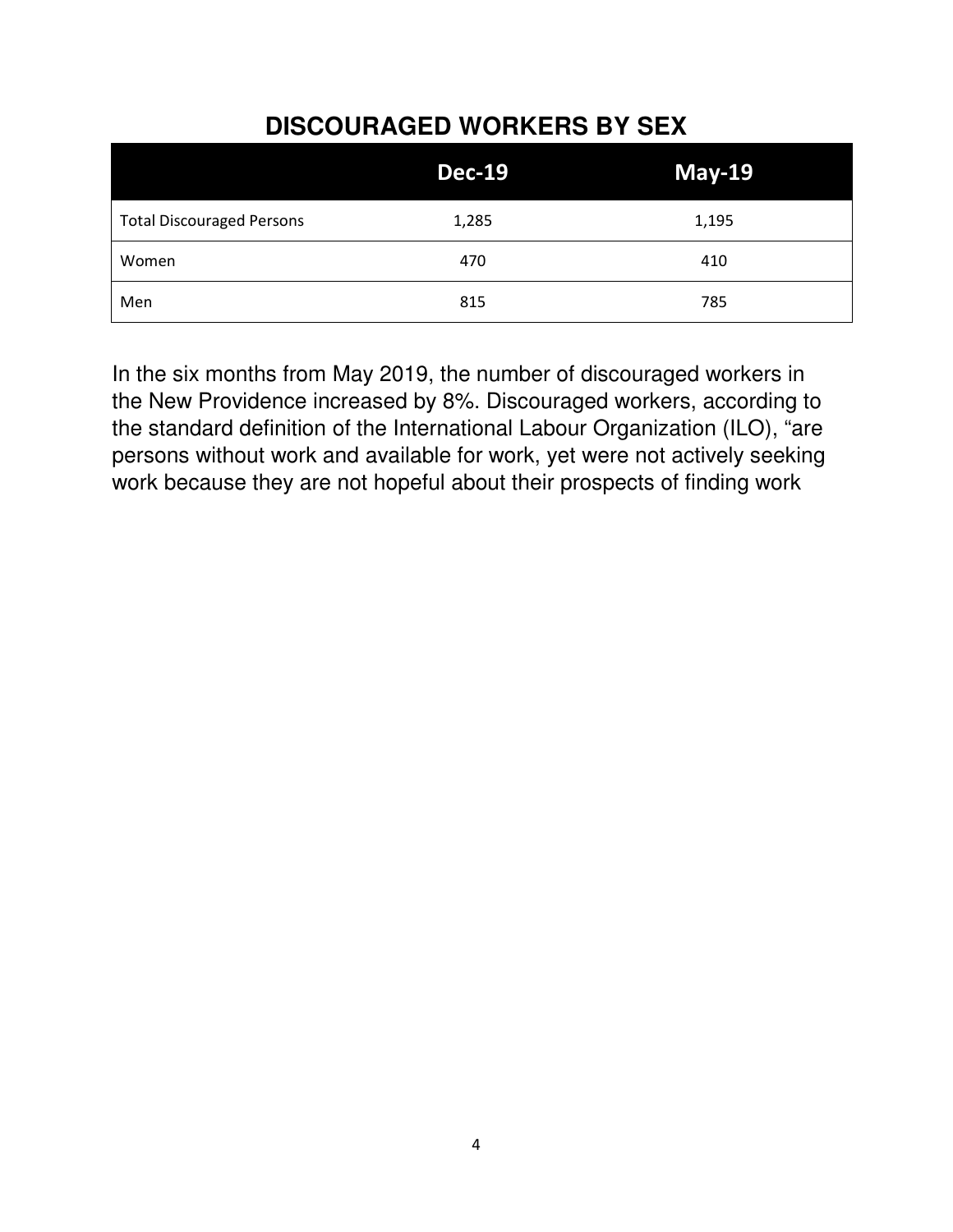#### **Brief summary of impact of hurricane Dorian**

In order to provide some insight into the impact of huriicane Dorian, a few questions were added to the regular household questionnaire.

The data showed that approximately 3,360 persons relocated to New Providence from Grand Bahama (565) and Abaco (2,795) as a result of Hurricane Dorian.

## **PERSONS WHO RELOCATED TO NEW PROVIDENCE AS A RESULT OF HURRICANE DORIAN BY ISLAND RELOCATED FROM AND SEX**

|                                    | <b>Number</b> | <b>Coefficient of</b><br><b>Variation (CV)</b> |
|------------------------------------|---------------|------------------------------------------------|
| <b>Both Sexes</b>                  |               |                                                |
| <b>Total Relocated</b>             | 3,360         | 16.4%                                          |
| Relocated from Grand Bahama        | 565           | 30.3%                                          |
| Relocated from Abaco               | 2,795         | 9.4%                                           |
|                                    |               |                                                |
| Women                              |               |                                                |
| <b>Total Relocated</b>             | 1,805         | 19.2%                                          |
| <b>Relocated from Grand Bahama</b> | 395           | 39.9%                                          |
| <b>Relocated from Abaco</b>        | 1,410         | 10.6%                                          |
|                                    |               |                                                |
| Men                                |               |                                                |
| <b>Total Relocated</b>             | 1,555         | 20.4%                                          |
| <b>Relocated from Grand Bahama</b> | 170           | 41.7%                                          |
| Relocated from Abaco               | 1,385         | 12.9%                                          |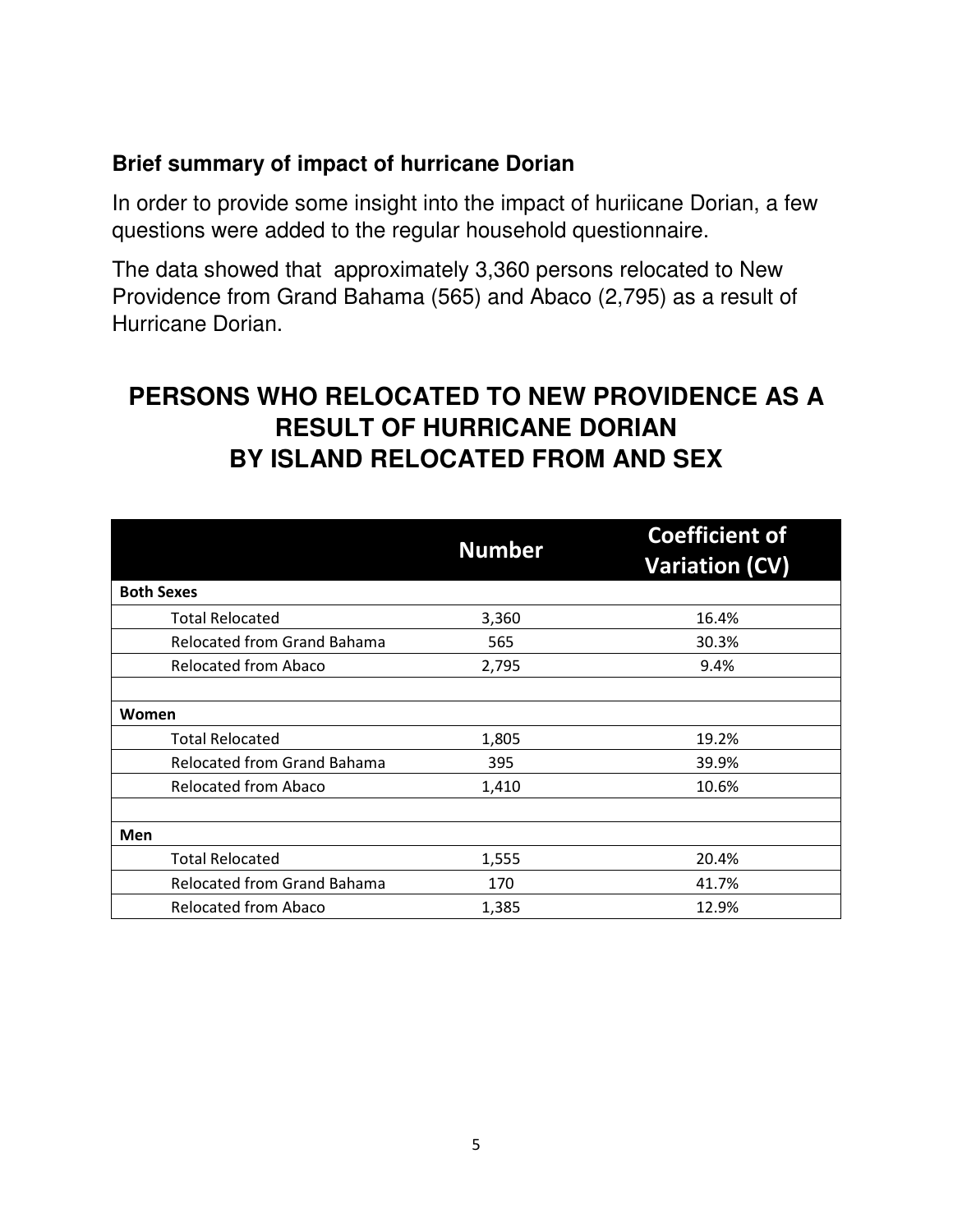These persons were asked whether they would return to their island. About half stated either "don't know" (34%) or "no" (16%). However, 32% of these persons intended to return to their island within 12 months.

# **PERSONS WHO RELOCATED TO NEW PROVIDENCE AS A RESULT OF HURRICANE DORIAN BY WHETHER INTEND TO RETURN TO THEIR ISLAND**

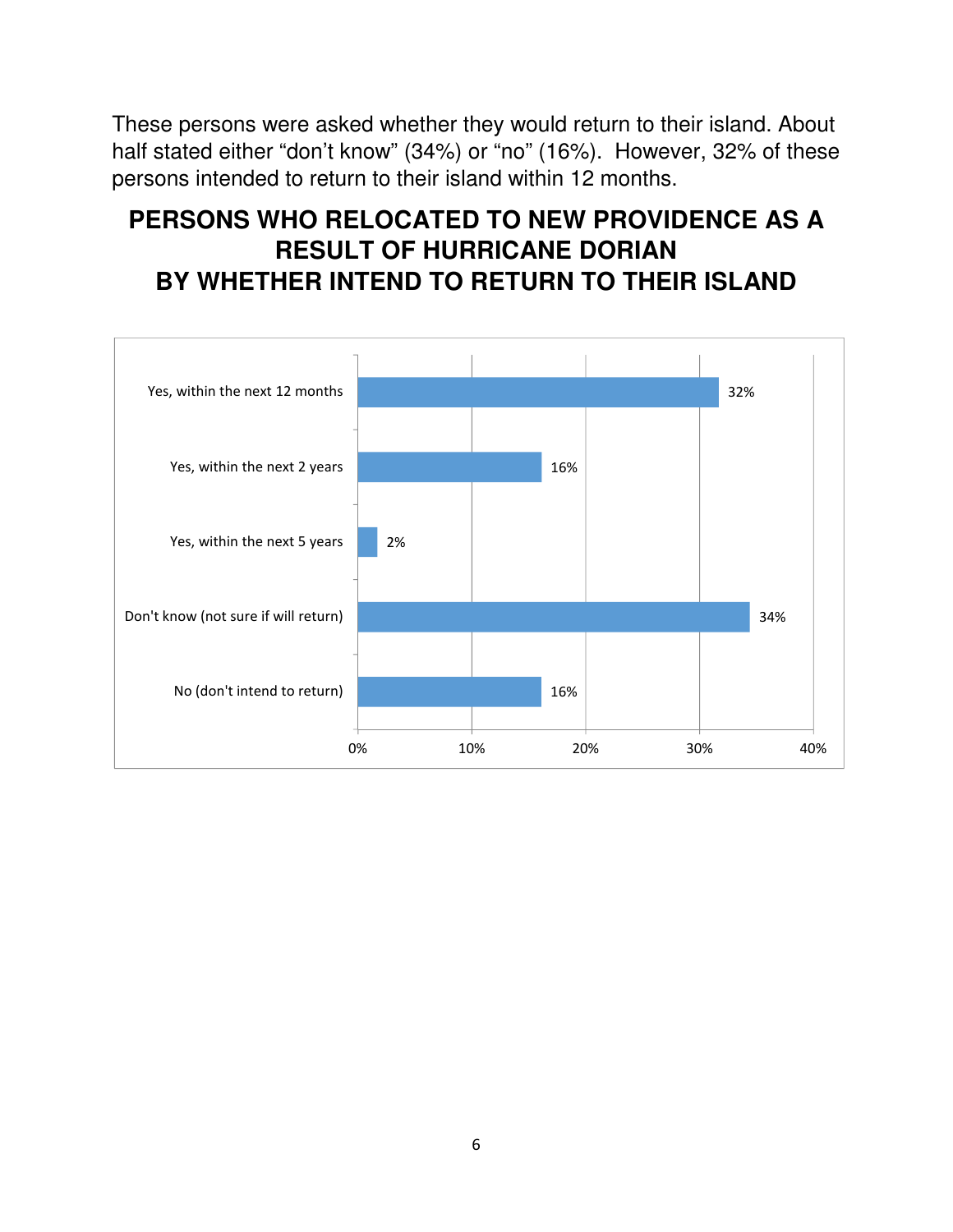When the persons who had intention of returning to their island were asked why they were still in New Providence, the main reasons given were: "the cost of rebuilding is limited" (62%) and/or "the availability of building supplies is limited" (40%).

# **PERSONS WHO INTEND TO RETURN TO THEIR ISLAND BY REASONS WHY THEY WERE STILL IN NEW PROVIDENCE**